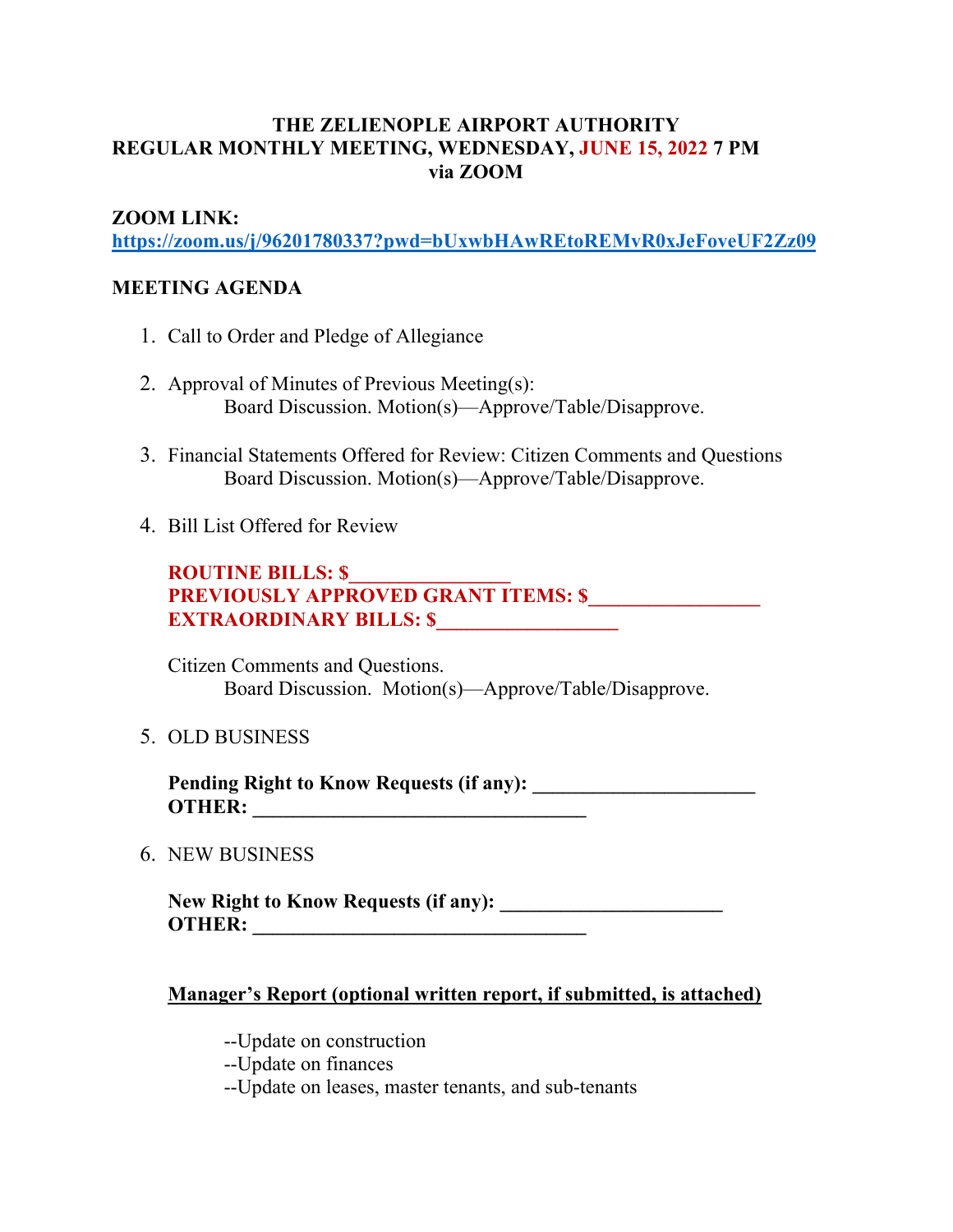--Update on user, neighbor, and citizen inquiries  $-$ OTHER:

Solicitor's Report

--Update on 401 Grant eminent domain case (non-privileged matters)--No expert witness fee estimates or payments have been received or made to date. Solicitor is currently working with various expert witnesses as to their reports, and their estimated fees and other terms and conditions.

--Amended By-laws—Part I—deferred until next meeting

--PA Unified Certification Program (UCP) assessment—No new information

--Old Bird Sanctuary. I received a phone call from Attorney George Mallard, who represents the Decedent's Estate of Dr. Larry Nelson. Dr. Nelson passed away unexpectedly. His Estate wishes to finalize a voluntary sale of the land (approximately 1 acre) that ZAA needs without resort to eminent domain. The Estate wishes to retain mineral rights and sell surface rights only. I informed him that FAA appraised value of similar land is \$55,000 for 47-48 acres, for surface rights only. He will discuss with his client (Mrs. Nelson) and he will also discuss with her the possibility of selling more than 1 acres to the Airport on such terms. He will keep me updated.

--Appointment/Re-appointment of ZAA Board Member(s)—additional information needed from Borough to confirm expiration date of former Board member Robertson's term, the balance of which is being filled by Mr. Behun.

Other New Business, if any, from Chair and Board Members. Motions if required:

Board Discussion. Motion(s)—Approve/Table/Disapprove.

#### 7. EMERGENCY BUSINESS

#### 8. OTHER CITIZEN PARTICIPATION

Board Discussion. Motion(s)—Approve/Table/Disapprove.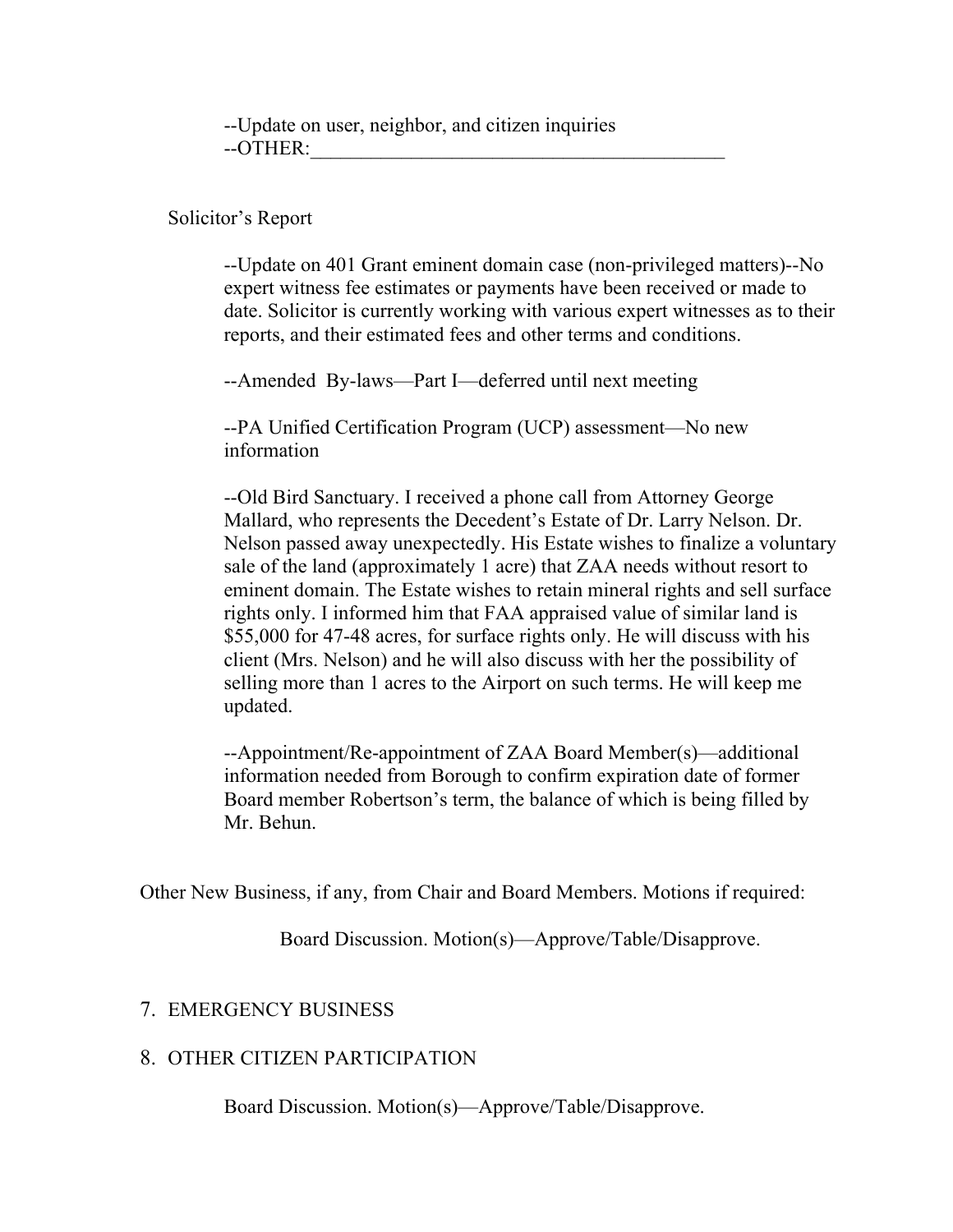## 9. EXECUTIVE SESSION

- A. Requested by Solicitor—NONE
- B. Other\_\_\_\_\_\_\_\_\_\_\_\_\_\_\_\_\_\_\_\_\_ (generally describe matter to be discussed—for example, "personnel matter")

10. ADJOURNMENT